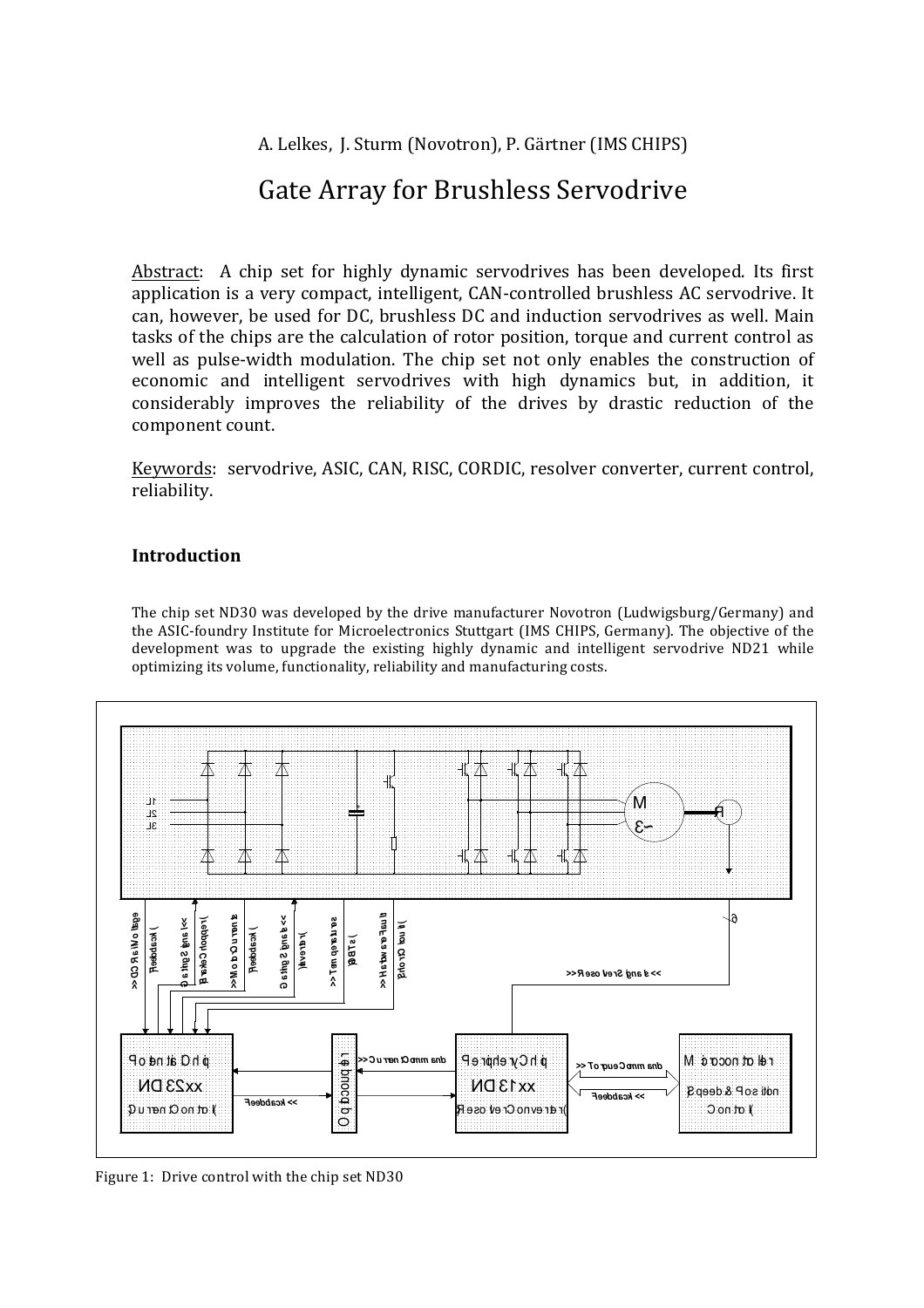In order to lower the manufacturing costs a drastic reduction of the component count was attempted. This way not only expenses for components and assembly can be saved. By highly integrated circuit design considerably smaller volume has been achieved, consequently cheaper encasement, PCB and mechanical design. When realizing brushless servodrives certain functions involve rather high expenses. Especially expensive are: The resolver converter, current measurement modules and optocouplers for galvanic isolation. The new chip set has reduced these expenses to a fraction because both resolver converter and the current measurement functions have been integrated into the chips and due to the serial data bus the isolation could be implemented using only two optocouplers.

High integration means less components and solder seams, therefore, less defect sources. To achieve better reliability and to reduce test and service expenses, numerous diagnostic features have been integrated into the chips. So the drive itself can detect and localize defects in the circuitry. Also there are fail-safe functions integrated.

In order to keep costs low while being most flexible a universal microcontroller was intentionally not integrated (Fig. 1). However, several simple but time-consuming chores which have to be performed frequently (e.g. coordinate transformations) have been realized in hardware. This extended the functionality of the drive considerably (position control, bus communication, integrated PLC, etc.) without using an expensive processor.

The chip set consists of two mixed signal ASICs. One of them is called potential chip because it is at the negative DC-rail of the power stage. The other one is the periphery chip which is located at the potential of the microcontroller, electrically isolated from the power stage of the inverters.

# **THE POTENTIAL CHIP**

The potential chip ND32xx controls and supervises the power switches (IGBTs or MOSFETs) of the inverter and of the brake chopper (Fig. 2).

## **The Serial Data Bus**



Figure 2: Potential chip ND3202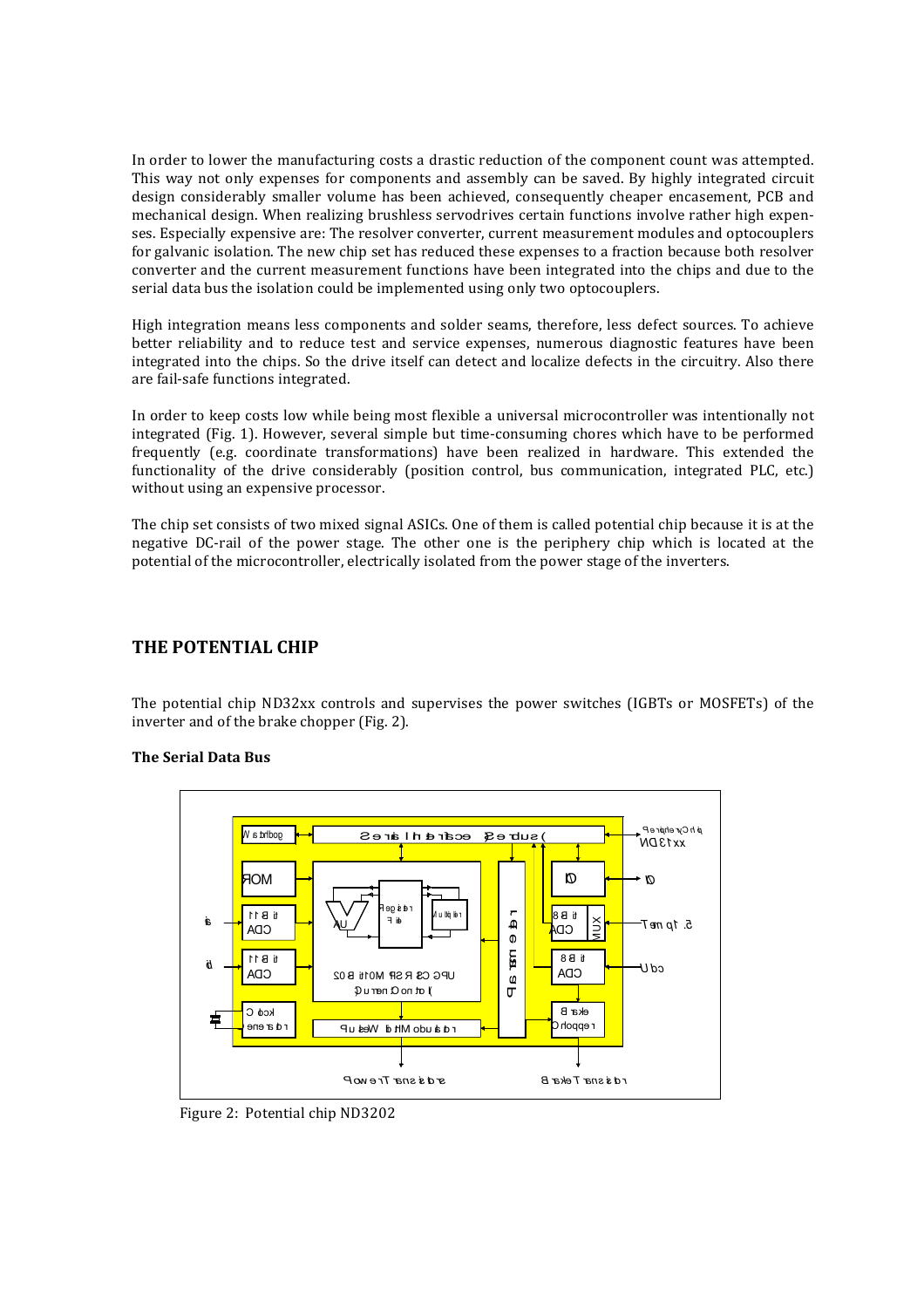The command values for the motor currents and the limits of the bus voltage are transmitted from the periphery chip via a fault tolerant serial bus. The potential chip sends measured values of current, voltage and temperature back to the periphery chip. Also by means of this bus different functions of the chip can be parametrized on-line (Fig. 3). In order to enable galvanic isolation while maintaining high-speed data transfer, optocouplers with a transfer rate of 10 Mbit/s were chosen. Fault tolerant operation is assured by means of CRC code and acknowledgement bits.



Figure 3: Data transfer between both chips

## **The Modulator**

The 3-phase pulse-width modulator controls the six power transistors of the inverter. This modulation converts the DC bus voltage into a rotating AC voltage with variable frequency and amplitude. The resolution of the modulator is 9 bit. Its switching frequency, minimum switch-on time, dead-time between switching on and off in a branch are programmable. With symmetrical limitation of the voltage command values (Fig. 4) as well as with star voltage shifting an optimum control of the modulator is attained.



Figure 4: Limiting of the motor voltage

#### **The Current Control**

For the digital 3-phase current control a dedicated RISC processor with 20 bit data width and 10 MIPS computing power was designed [1]. The arithmetic unit and the autonomous multiplier perform parallel processing. Special function blocks accelerate the calculations and enhance the quality of the control. The control algorithm is stored in a mask-programmed ROM (20 words of 6 bits).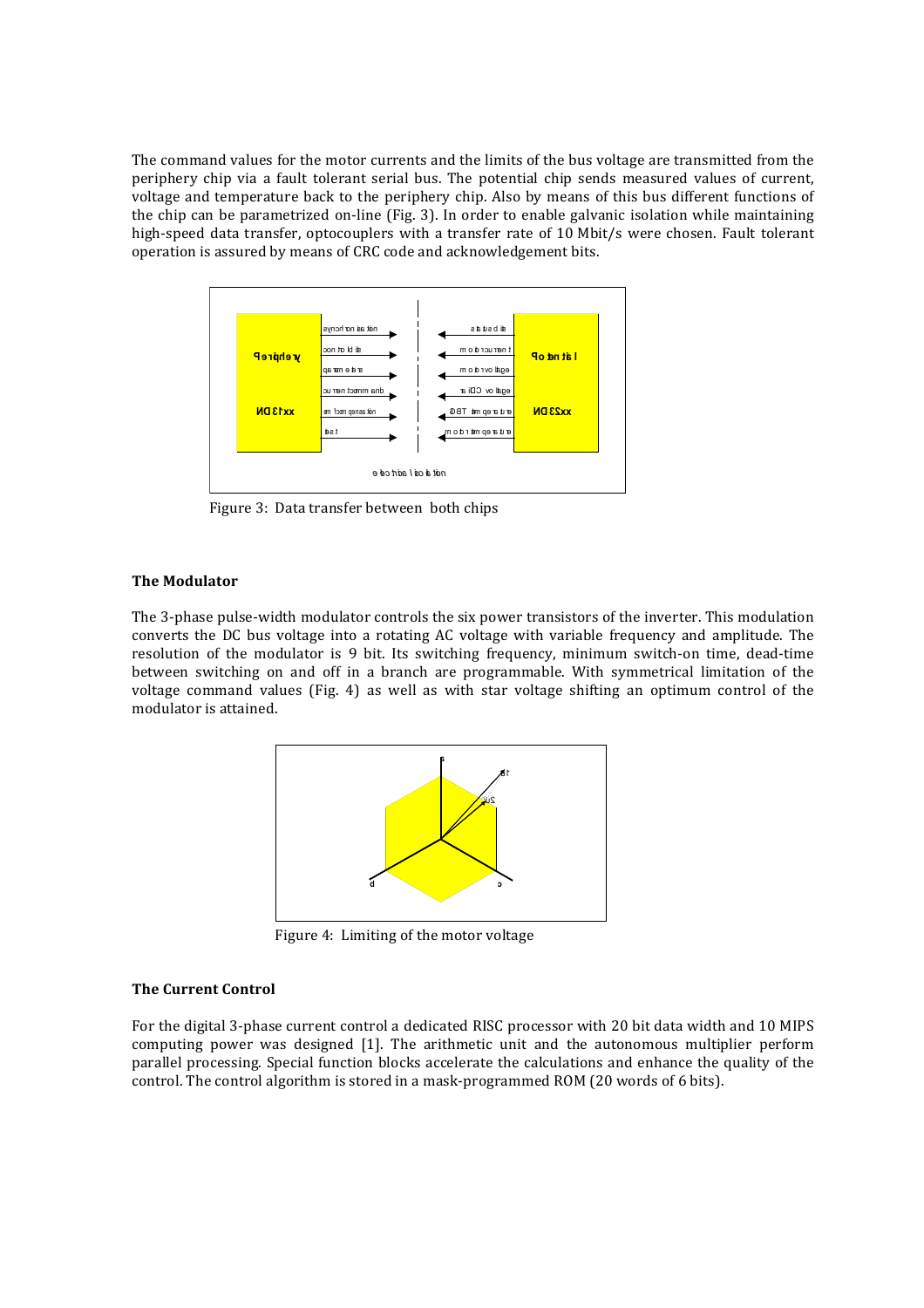The current controller is a high-speed, on-line parametrizable digital PI vector-controller with emf compensation and anti-wind-up properties (Fig. 5).



Figure 5: Motor current control with ND32xx

#### **Measuring Circuits**

The potential chip is furnished with eight analogue inputs. They enable the measurements of the motor currents, the DC bus voltage as well as the temperature of the transistors and of the motor. Current feed-back signals are measured with a resolution of 11 bit. For the other values the accuracy of 8 bits is sufficient. All measured values are transferred to the periphery chip via the serial bus. The current and voltage signals are, however, processed direct on the chip, too (current and brake chopper control).

#### **The Brake Chopper**

The programmable digital brake controller supervises the DC bus voltage. When braking, the motor acts as a generator, converting mechanical energy into electrical one. The electrical energy is stored in the DC bus capacitor increasing thereby its voltage. The bus voltage must not exceed a given critical value. Should it happen then the brake transistor will be activated and the recuperated energy will be converted to heat in the brake resistor.

## **Timing and Synchronization**

Both the potential and the periphery chip, are equipped with their own quartz clock generators of 20 MHz. That of the potential chip is synchronized to the periphery chip by means of the serial data bus. The basic timing of the chips has a common period of  $102.4 \mu s$ . In order to avoid asynchronous interferences all internal functions of the chips are organized in synchronism with it (data bus, resolver converter, velocity controller, current controller, modulator, brake chopper, etc.). For the supervising computer it is also possible to keep the clock generators of several drives in synchronism.

## **The Watchdog**

This guarding circuit supervises the continuity of the operation of the clock generator and the serial data bus. If there are no telegrams at all received on the bus or a number of subsequent telegrams cannot be evaluated because of CRC fault then it disables the power transistors of the inverter and the brake chopper.

# **THE PERIPHERY CHIP**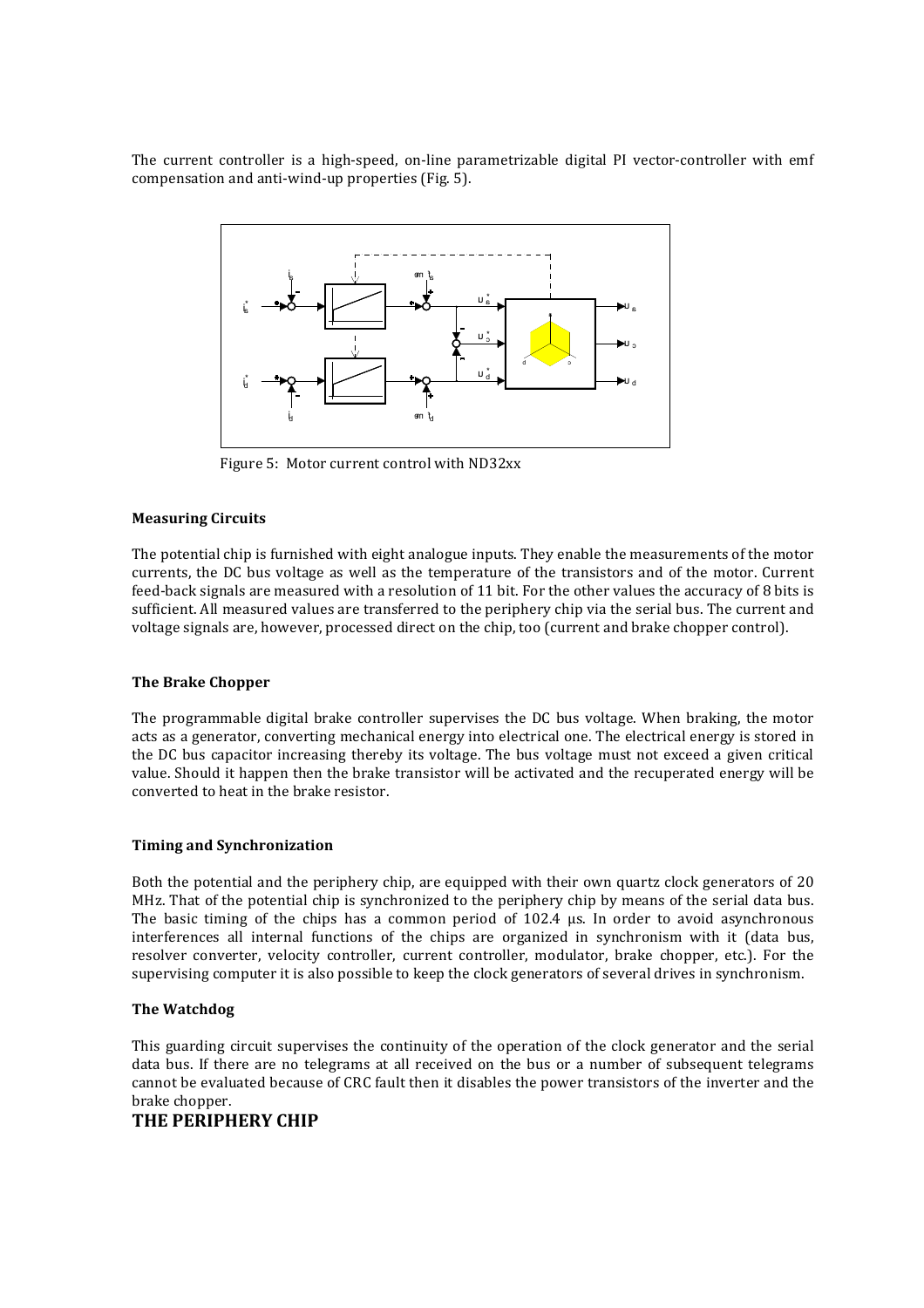The periphery chip  $ND31xx$  controls and supervises the information stream between the microcontroller and the potential chip as well as peripheral units (additional memory, CAN-controller, LCD-display). The chip comprises functional blocks for position measurement and feed-back, for torque computation as well as for monitoring the power electronics (Fig.  $6$ ).



Figure 6: Periphery chip ND3105

## **The Resolver Converter**

The dynamic properties and the accuracy of a servodrive are determined first of all by the quality of the measurement of the position and the velocity. For brushless servodrives these tasks are mostly done by resolvers or optical incremental encoders. A resolver is a robust electro-mechanical transducer. It generates two AC voltages proportional to the sine and the cosine of the rotor angle, respectively. The evaluation circuitry computes from these signals the velocity and the position. In order to achieve a good quality of the controlling a resolution of minimum  $14$  bits, better  $16$  bits is necessary.

Tracking resolver converters are expensive. At high r.p.m. they can only produce a resolution of  $12$ bits. For this reason a dynamic switching of the resolution has to take place depending upon the velocity. This incurs additional complicated circuitry. The maximum resolution and accuracy of digital resolver converters is limited by the quality of the  $A/D$  conversion. If this is 12 bits then the position resolution may have at maximum 14 bits. Further if the signals are sampled only once per period [2,3] then determining the position will be very sensitive even to minor interferences. This is why the ND3105 is furnished with high resolution  $A/D$  converters which sample the signals 200 times per period. The signal amplitudes are computed by phase sensitive digital demodulator circuits.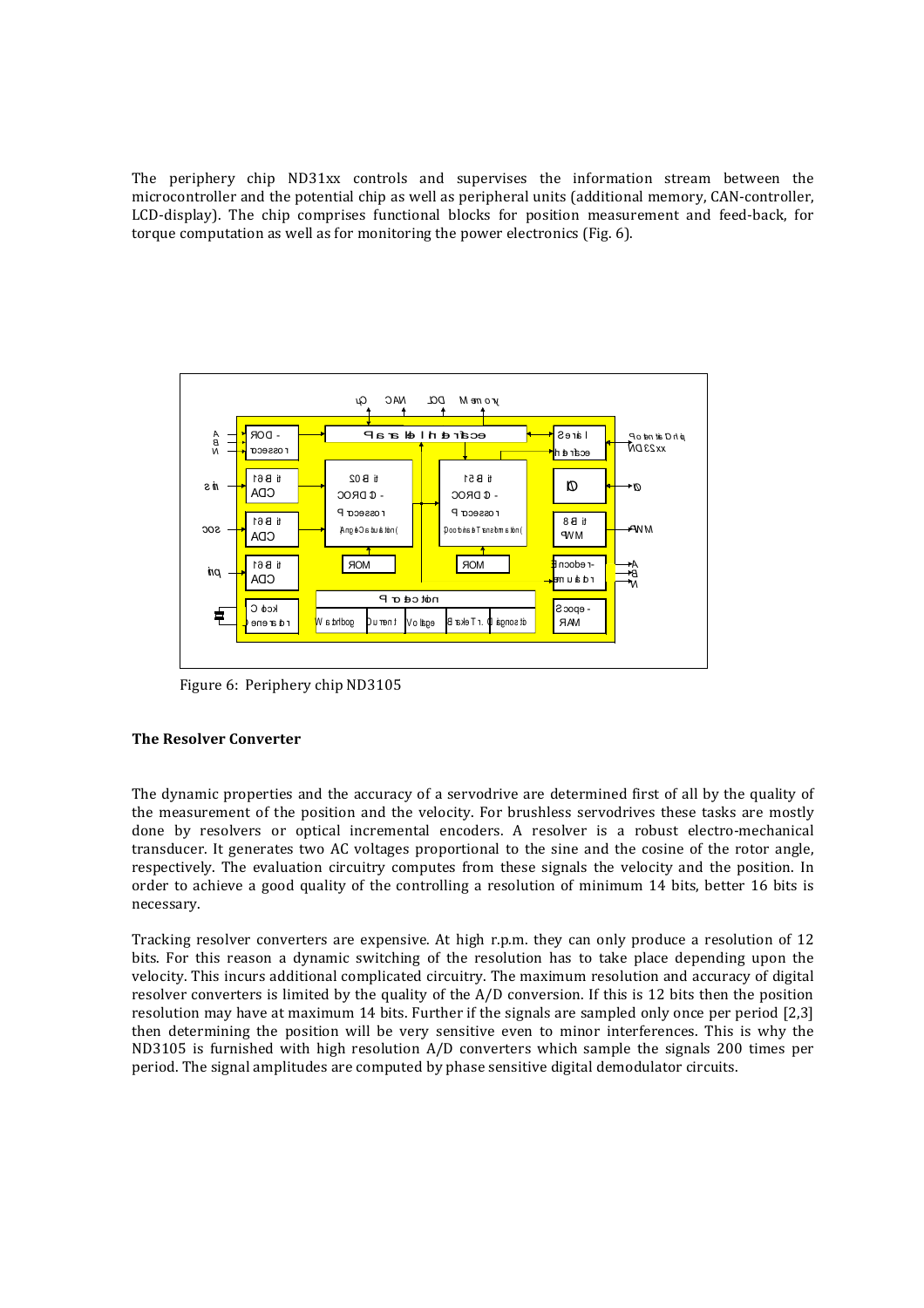#### **The CORDIC Processor**

CORDIC processors (*Co*ordinate *R*otation *Di*gital *C*omputer) are special computing circuits optimized for coordinate transformations and for the solution of other trigonometrical equations [4]. So they can calculate the angle based upon sine and cosine values. Since they can do it without requiring clumsy and expensive multiplying circuits  $(Fig. 7)$ , they are especially suitable for building digital resolver converters. For the resolver converter with a resolution of 16 bit a 20 bit CORDIC processor has been designed with a clock frequency of 10 MHz [5].



Figure 7: Simplified structure of a CORDIC processor

# **The Encoder Interface**

Another choice for position and velocity measurements is employing optical incremental encoders. To interface such signals the chip contains a dedicated 22-bit processor (*ROD Processor*) which computes the rotor position. The number of encoder pulses per revolution is free programmable. Interpolation of high resolution sine wave pulses is also possible, as well as commutation with hall sensors or absolute tracks.

The *Encoder Emulator* converts measured position values into encoder-pulses for external position loops. The position measurement can be taken from resolver or encoder. The number of pulses per revolution is programmable.

The ROD processor can receive pulses as command (stepper motor emulation). Together with the encoder emulator it is easy to implement a master-slave connection between two servodrives. This is a simple way to realize synchronous operation or programmable electronic gearing.

## **Field Oriented Control**

To realize field oriented control, coordinate transformations have to be carried out. However simple they are, they must be calculated frequently and, therefore, a software solution is time-consuming. Since CORDIC processors can do this chore quickly, a second one, too, with 15 bits resolution has been integrated into the chip as a coordinate transformer. This way the microcontroller of the servodrive could be relieved considerably. Fig. 8 shows how velocity control for a brushless drive can be done using the periphery chip.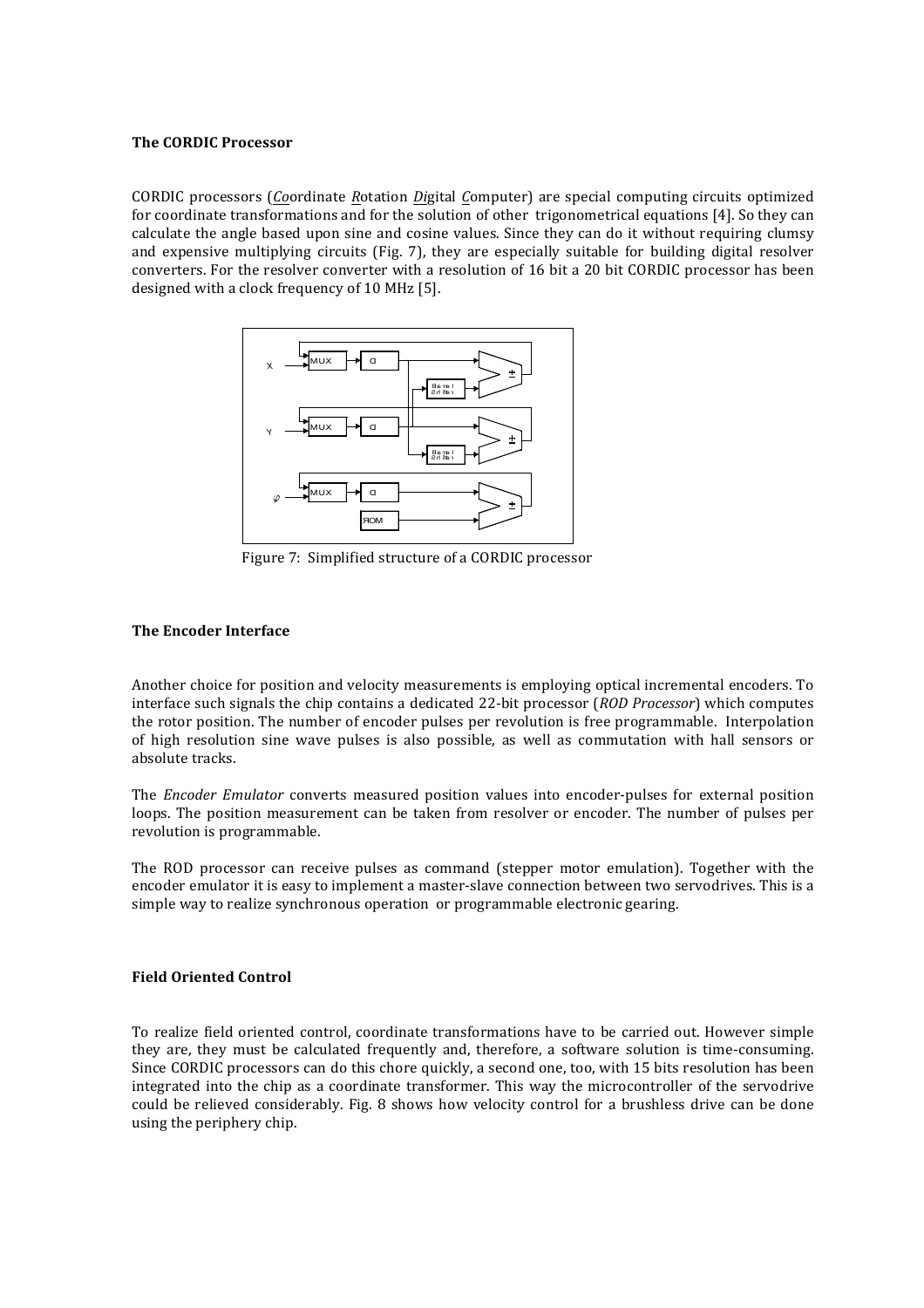

Figure 8: Speed control of brushless servodrives with the periphery chip ND31xx

#### **Microcontroller Interface**

There are over 100 registers in the periphery chip dedicated to data exchange with the external microcontroller. Read and write operations are synchronized with the internal clock. If necessary, a double buffering takes place so that even continuously changing data (e.g. those of counters) can be read and written correctly.

Some logic circuits in the periphery chip serve as coupling elements between the microcontroller and other peripheral units such as RAMs, EEPROMs, CAN interface, LCD controller. A programmable wait generator enables cooperation with slow peripheries and it even checks the acceptance of the generated wait-signal by the microcontroller. Another circuit performs simple memory management for external storage elements. A considerable amount of glue-logic has been integrated into the chip, contributing to the reduction of component count in the system.

## **The CAN Interface**

The periphery chip contains auxiliary interface logic between the supervising microcontroller H8/330 and the CAN controller chip i82527. It generates chip-select, read/write and clock signals for the i82527 as well as a wait request for the microcontroller if the CAN controller is addressed. The number of wait cycles is separately programmable for the write and read operations respectively. This enabled interfacing the i82527 without external components (Fig. 9).

It is planned for the next version of the chip set that the i82527 will be replaced by integrating the CAN controller module of IMS into the periphery chip.

IMS has already experience with CAN. First a robust bus driver with overvoltage protection was here developed for CAN bus applications in the automotive industry  $[6]$ . The device could withstand voltage spikes up to 120V and any kind of short circuit. It was fabricated in a standard CMOS process as a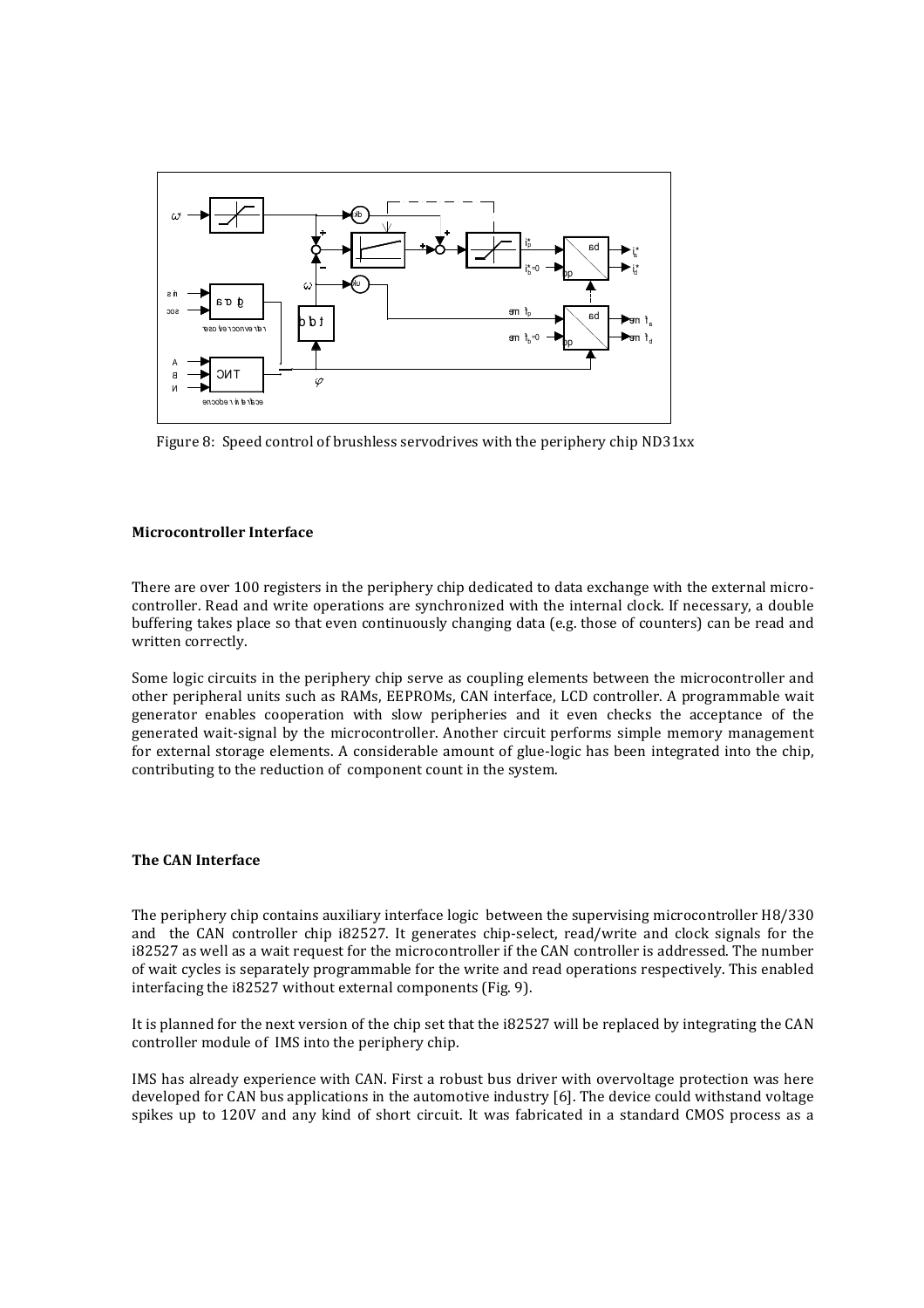stand-alone off-the-shelf component. It can, however, be integrated into any CMOS CAN controller IC as well.



Figure 9: Interfacing the CAN controller

Another CAN-product of IMS is an embedded CAN controller module for ASICs. It is part of a module library for ASICs containing embedded microcontroller. It is at the designers' disposal as a soft macro. The module performs the CAN protocol  $2.0$  B and has a microprocessor interface with interrupt requests upon events on the CAN bus.

### **Auxiliary (Input/Output) Circuits**

Several auxiliary circuits have been integrated into the periphery chip which can favourably be used in specific individual applications. There is an  $A/D$  converter of 16 bit resolution, and a  $D/A$  converter built in the form of an 8-bit PWM. If the latter is not used, its output pin can be programmed to act as a one-bit digital in- or output. Similarly the pins belonging to the ROD processor and the encoder emulator are also freely available if these units are not used. Another I/O-pin can be programmed to be a special input for blocking the drive.

#### **Monitor Circuits**

The periphery chip monitors the correct operation of the microcontroller and of the potential chip in several ways. A watchdog checks whether the microcontroller keeps sending new data, if not then it locks the modulator in the potential chip. Further it is also checked if the data and address lines of the microcontroller interface stay stable while read and write operations take place. Another watchdog monitors if the communication with the potential chip on the serial bus is confirmed by appropriate acknowledge bits from the potential chip. For diagnostic purposes the number of detected and corrected faults is counted and registered.

Other monitor circuits supervise the current controller and the brake chopper. Overload in the motor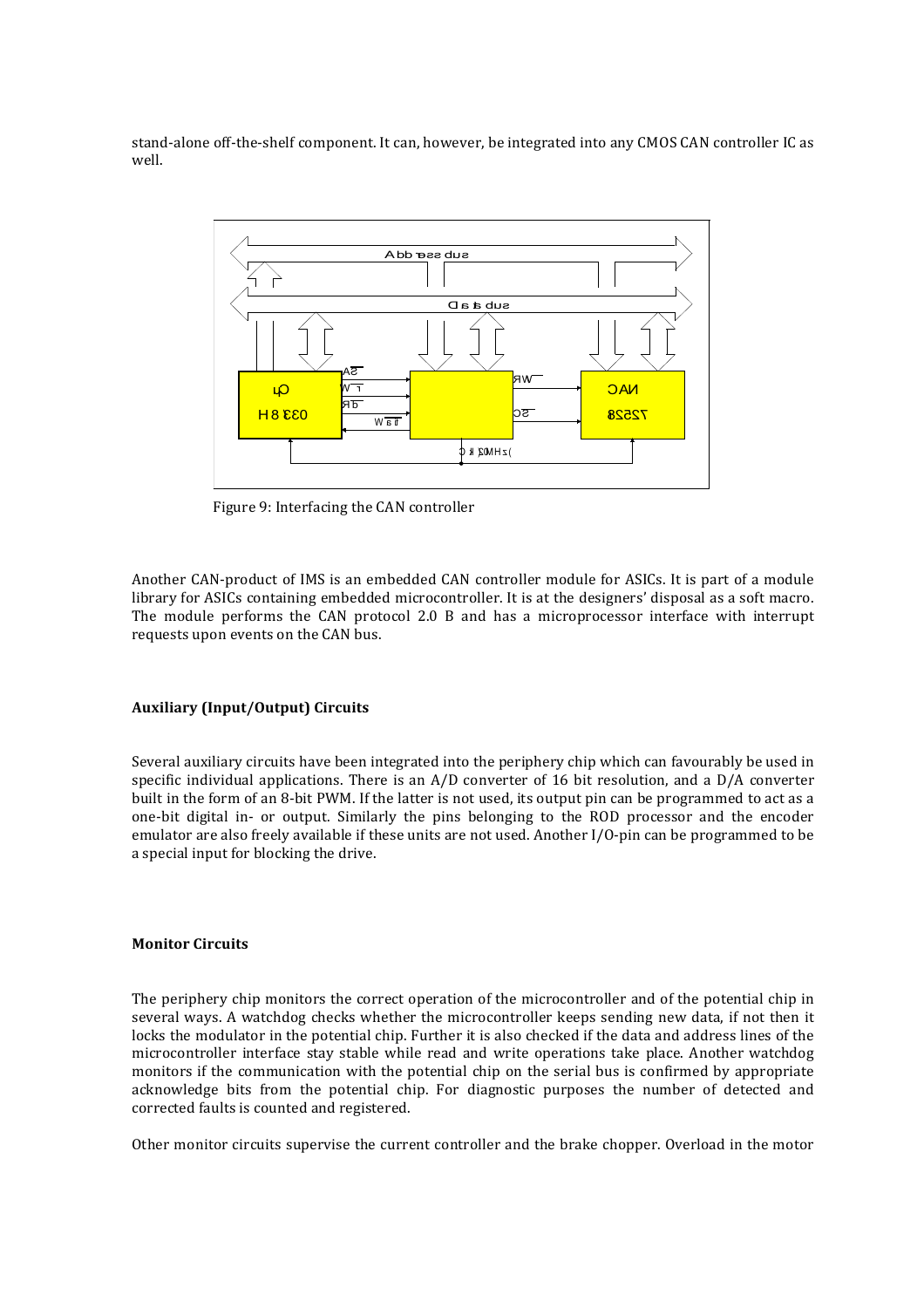leads, as well as too high or too low DC bus voltage, are detected, reported, and correcting measures are taken. The load on the chopper transistor is also monitored.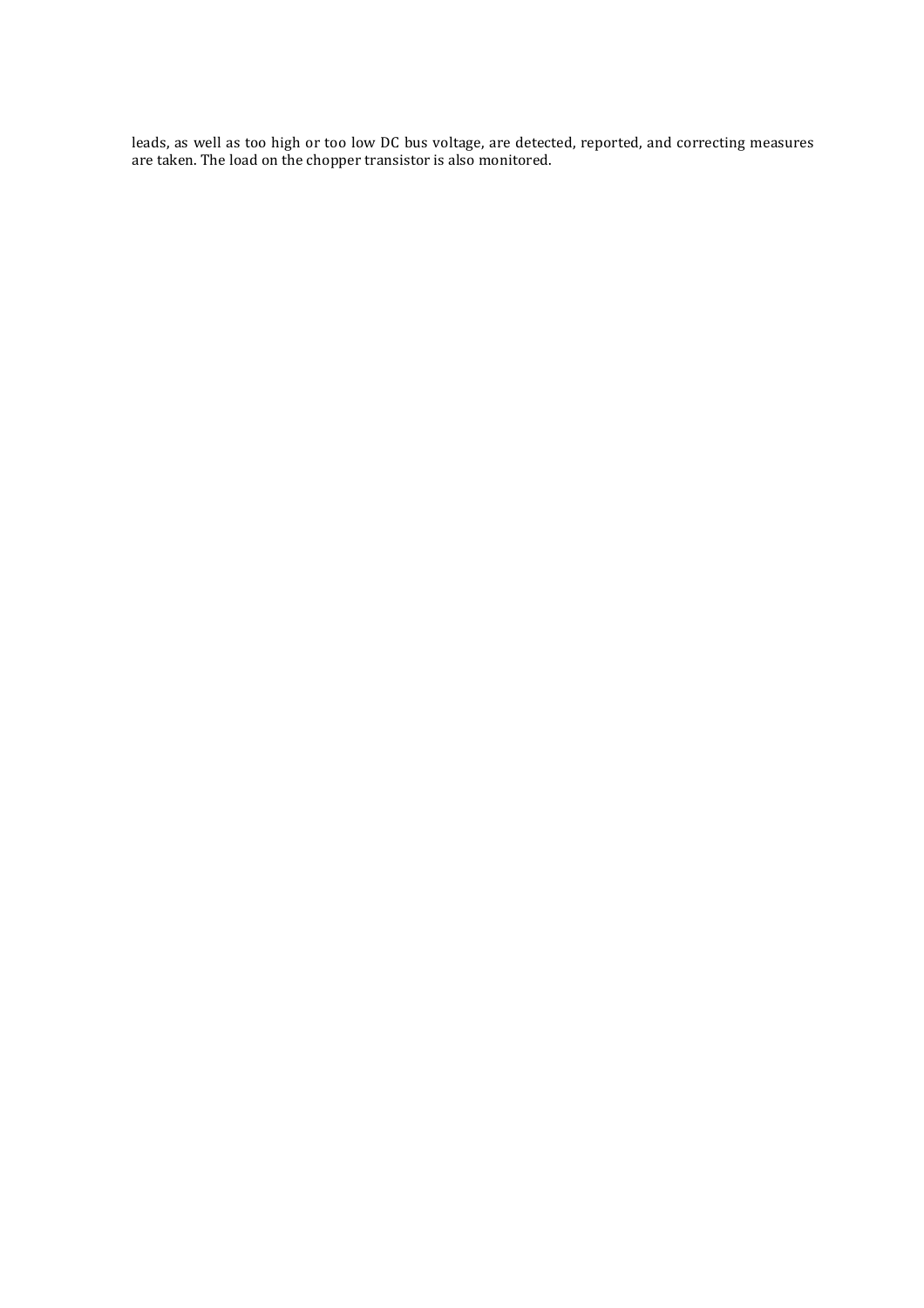Spikes in the serial bus communication and in the lines of the incremental encoder are also detected and reported. Even the surroundings of the chip can, at a certain extent, be checked. By appropriate structuring of the bi-directional pins of the chip, defects on the PCB can be detected (Open leads, short circuits, faulty assembly or defective components).

A 256x8 bit RAM block is contained in the periphery chip. It is used as part of the digital storage oscilloscope function integrated into the drive. This function is very helpful when adjusting the drive. It can also be efficiently used for autotuning or firmware debugging.

# **THE SILICON FOUNDRY**

The chip set was manufactured at the Institute of Microelectronics Stuttgart (IMS CHIPS). As a very economical solution for the chips, the mixed signal GATE FOREST semi-custom family of IMS was chosen [7]. This is a standard 0.8µm CMOS sea-of-gates technology, basically digital but offering some analogue features too. Prototyping costs at the IMS are significantly reduced by using a maskless procedure based upon electron-beam direct-writing technology [8].

For the very purpose of the chip set ND30 an analogue comparator has been developed which enabled the realization of different  $A/D$  converter circuits. The chips were designed at the IMS in close cooperation with the contractor Novotron. Schematic entry and simulation were done with *CompassTools*. For automatic placement and routing *Gate Ensemble* was used. Testability was considered during the design. The test was based upon functional verification stimuli with data logic exercises added. The test sequence was graded by fault simulation with *System Hilo*, the fault coverage is 97 per cent. The potential chip ND3202 contains  $31000$  active transistors and is placed in a PLCC44 package. The periphery chip ND3105 contains 106000 active transistors and is placed in a PLCC68 package.

# **PRACTICAL APPLICATION**

The first application of the chip set is the servodrive Novodrive ND31 by Novotron, a highly dynamic, intelligent brushless AC servodrive. Very good performance has been experienced, especially the qualities of the integrated resolver converter and of the current controller are impressive. The manifold test and diagnostic functions of the chips were very helpful at the development of the hardware, firmware as well as software of the system.

The chip set made it possible to build a complete 2.5 kW servodrive (i.e. control electronics and power stages) on one single 3HE PCB (100 by 229 mm). Resolver converter, incremental encoder input, encoder emulation, CAN- and Novobus-Interface are integrated on the basic board without any additional hardware.

Since the chips undertake much computing chore it was possible to solve many other tasks with an inexpensive  $\hat{B}$ -bit microcontroller, among others positioning, position control, interpolation and bus communication. ND31 is equipped with battery-buffered RAM. This makes it possible, to download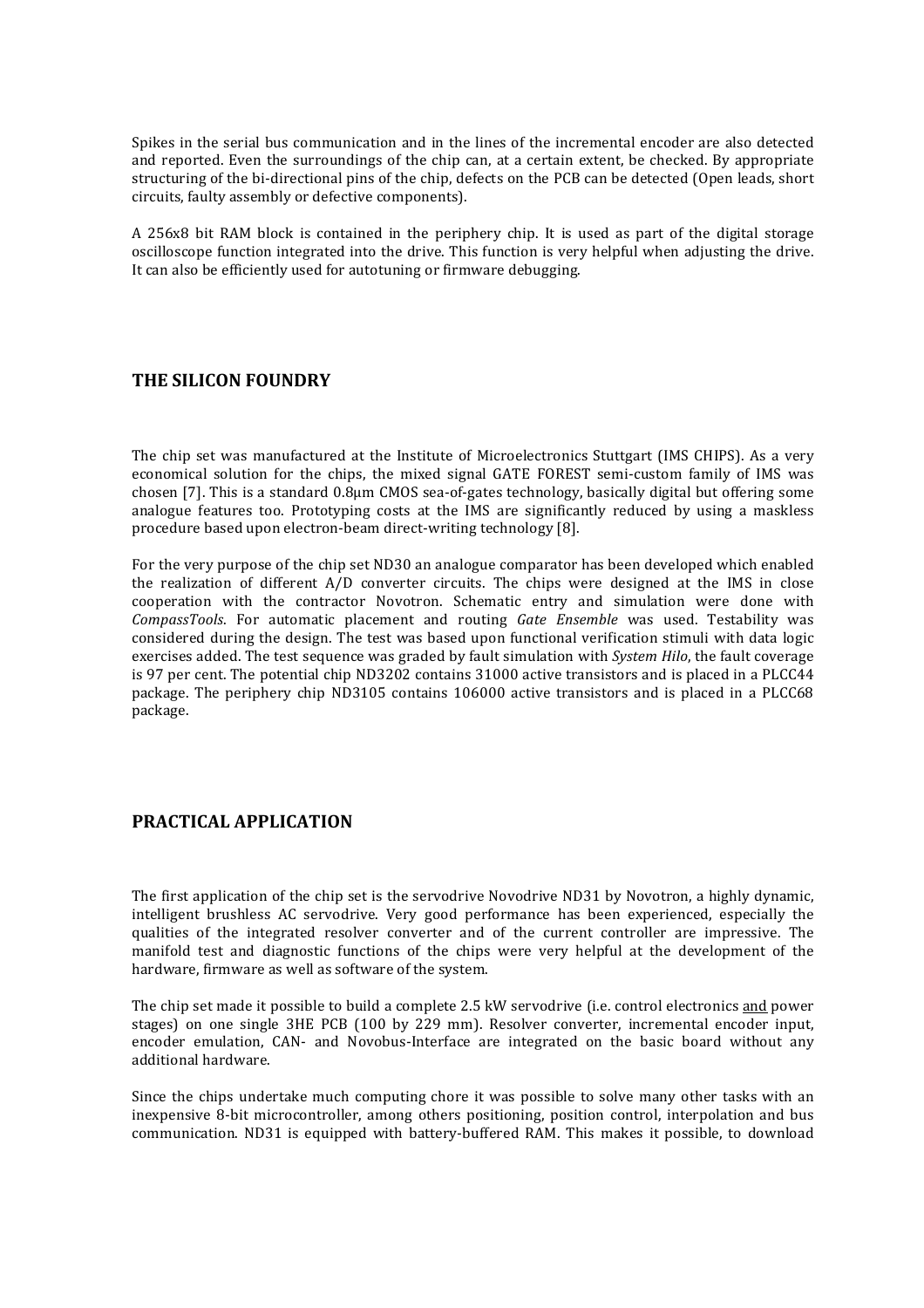#### different CAN communication protocols.

The **first CAN protocol** to be implemented was a customer specific protocol. The aim was to have a very fast and uncomplicated implementation of the protocol. It was optimised to have very fast exchange of command and feedback values with as few as possible communication overhead. In this case command means 16-bit velocity and feedback means 16-bit motor position. It was possible to have command-feedback-exchange for 6 axes within 1 ms. Additional requirements of the protocol are:

- Service channel for parameters and diagnostics
- Slave identification without DIP-switches
- Dynamic identifier distribution

The **second CAN protocol** to be implemented was also a customer specific protocol. It was necessary to adapt ND31 to an existing protocol. Special features of this application are:

- Position loop on the servo drive
- Fine interpolation between the command cycles on the servodrive
- speed up to 22000 rpm
- synchronising several axes

For the future we hope that we can manage to keep the number of customer specific protocols small by implementing the CAN Open Protocol.

## **References**

[1] Schwederski, A., Bernath, E., Gärtner, P., Lelkes, A.; Anwenderspezifische RISC-Prozessoren für Seaof-Gates ICs, elektronik industrie, 11, 1995, pp. 44-47

[2] Kiel, E., Schumacher, W.: Der Servocontroller in einem Chip, Elektronik, 8, 1994, pp. 48-60

[3] Kiel, E.: Der analoge VeCon-Chip, elektronik industrie, 6, 1994, pp. 29-33

[4] Volder, J.: The CORDIC trigonometric computing technique, IRE Trans. Electronic Computing, 8, 1959, pp. 330-334

[5] Besenyei, P.: Fixpontos CORDIC processzor numerikus hibáinak analízise, Dissertation, TU Budapest, 1996

[6] Killius, P., Kuntz, W., Mores, R.: Zerstörungssicherer CMOS-Treiber für den CAN-Bus, Elektronik, 18, 1991. pp. 36-43

[7] Beller, W., Bernath, E., Hainbucher, R., Schwederski, T.: IMS 0.8µm GATE FOREST Library GFN120, IMS publication, Jan. 1996.

[8] Höfflinger, B.: ASICs zum Spartarif, Elektronik, 22, 1990, pp. 74-80

## **Addresses of the authors**

*Dr.-Ing. András Lelkes*, *Dipl.-Ing. Jörg Sturm*, Novotron Industrie-Automation GmbH, Mauserstraße 31, D-71640 Ludwigsburg, Germany, ++49-(0)7141/29690

*Dr. Peter Gärtner*, Institut für Mikroelektronik Stuttgart (IMS CHIPS),